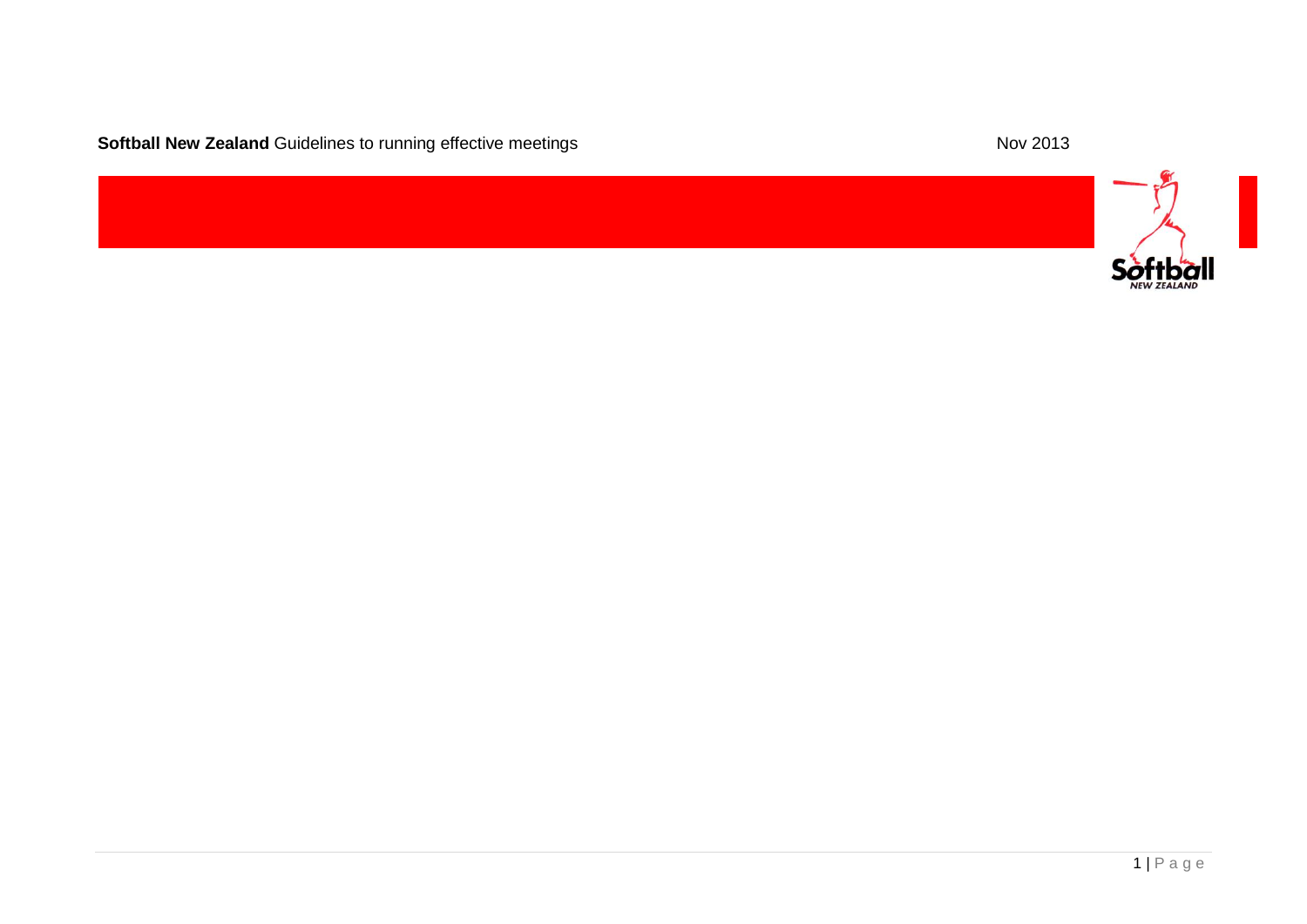#### **INTRODUCTION**

A Board, committee or subcommittee all exist to serve the association and to ensure the best possible service is given to the members. Thus it is important that each of these must keep reminding itself why it is there.

Often an association's success will be down to the work of the Board, its employees, and its subcommittees. Establishing all of these with clearly identified roles helps to clarify who does what in the association and spread the workload to ensure the association is not dependant on only 1 or 2 people.

One step to becoming successful is for the Board / committees to meet regularly to sort out any issues within the association or to develop particular areas of the association's game and administration. These meetings could be quarterly or monthly as required.

While meeting regularly is a positive step in the right direction, it does not ensure that your meeting will have good outcomes or run effectively. A good meeting will ensure that everybody involved has the information they need, understands the outcomes and knows what they need to contribute to achieve these outcomes.

This resource has been designed to give you an understanding of what will make a meeting "good" and also provide you with ideas and templates that you can implement into your meeting structure to assist with the efficiency and effectiveness of them.

# **Tips for Running Effective Meetings**

| Email an agenda 24<br>hours in advance.     |                                          | <b>Arrive 5</b><br>minutes                                                                                    | <b>Start and</b><br>end on time.              |                                                        |
|---------------------------------------------|------------------------------------------|---------------------------------------------------------------------------------------------------------------|-----------------------------------------------|--------------------------------------------------------|
| <b>Come prepared.</b>                       |                                          | early                                                                                                         |                                               | <b>Bring</b>                                           |
| <b>Share all</b><br>relevant<br>data.       | <b>Stay on topic.</b><br><b>Be brief</b> |                                                                                                               | <b>No smartphones.</b><br>No<br>interrupting. | paper<br>and a<br>pen.                                 |
|                                             | and concise.                             |                                                                                                               | Silence = agreement                           |                                                        |
| <b>No side conversations</b><br>or comments |                                          | <b>Disagree without</b><br>being disagreeable<br><u>ስት ስት ስት ስት ስት ስት ስት</u><br><b>Everyone participates.</b> |                                               | <b>Challenge</b><br>ideas<br>rather<br>than<br>people. |
| Follow-up by email within 24 hours. $6$     |                                          |                                                                                                               |                                               |                                                        |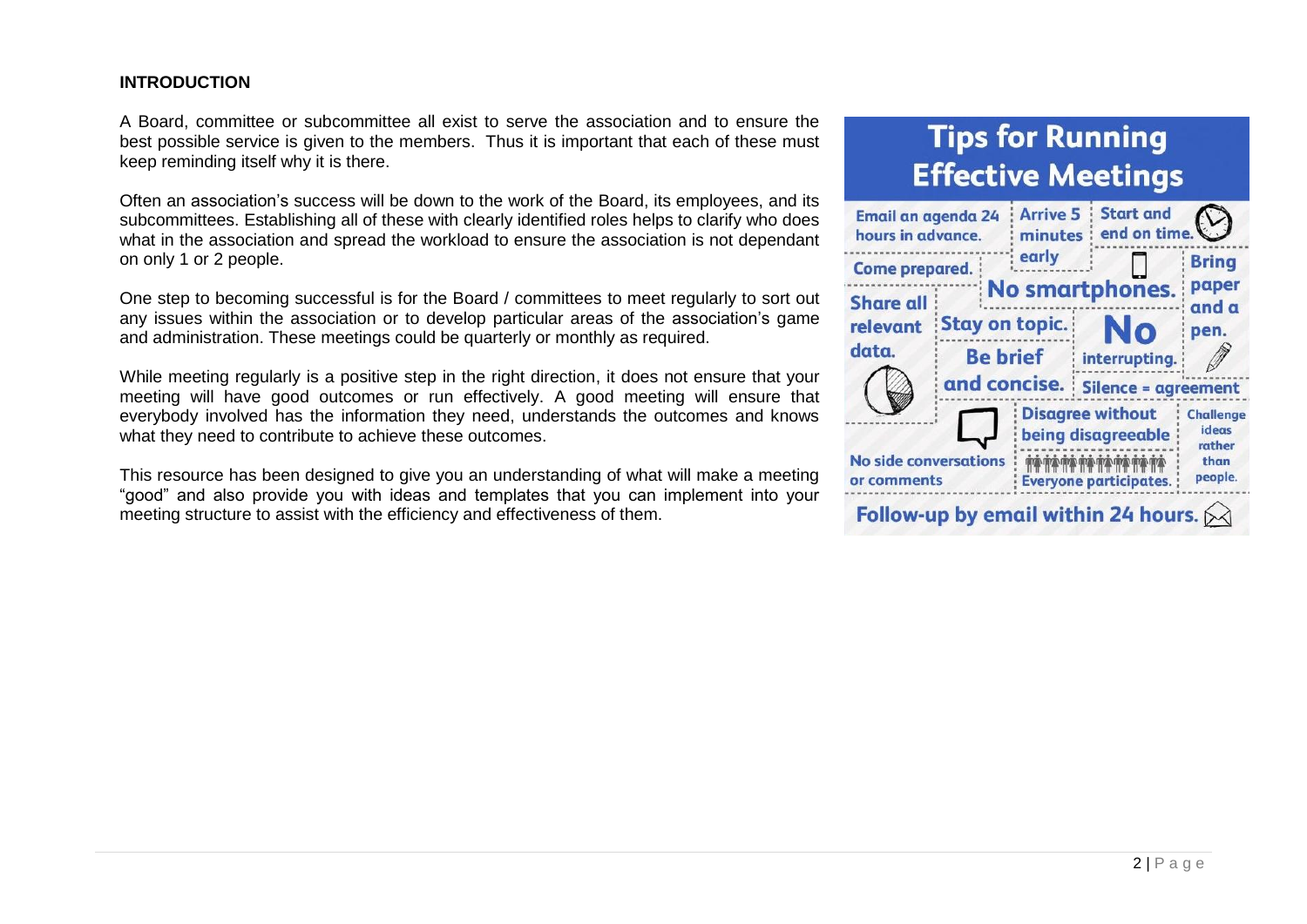# **CONTENTS**

| What are formal meetings                       | 4  |
|------------------------------------------------|----|
| What are informal meetings                     | 5  |
| Good vs bad meetings                           | 6  |
| What will be discussed at meetings             | 7  |
| The agenda                                     | 7  |
| How do you create a good agenda                | 7  |
| Use your time wisely                           | 8  |
| Get all committee members involved at meetings | 8  |
| Things to keep in mind                         | 8  |
| Post meeting                                   | 9  |
| Summary                                        | 9  |
| Template: Active meeting notes                 | 10 |
| Template: Proposal to the Board form           | 11 |
| Effective meetings checklist - Committees      |    |
| Effective meetings checklist - Board           |    |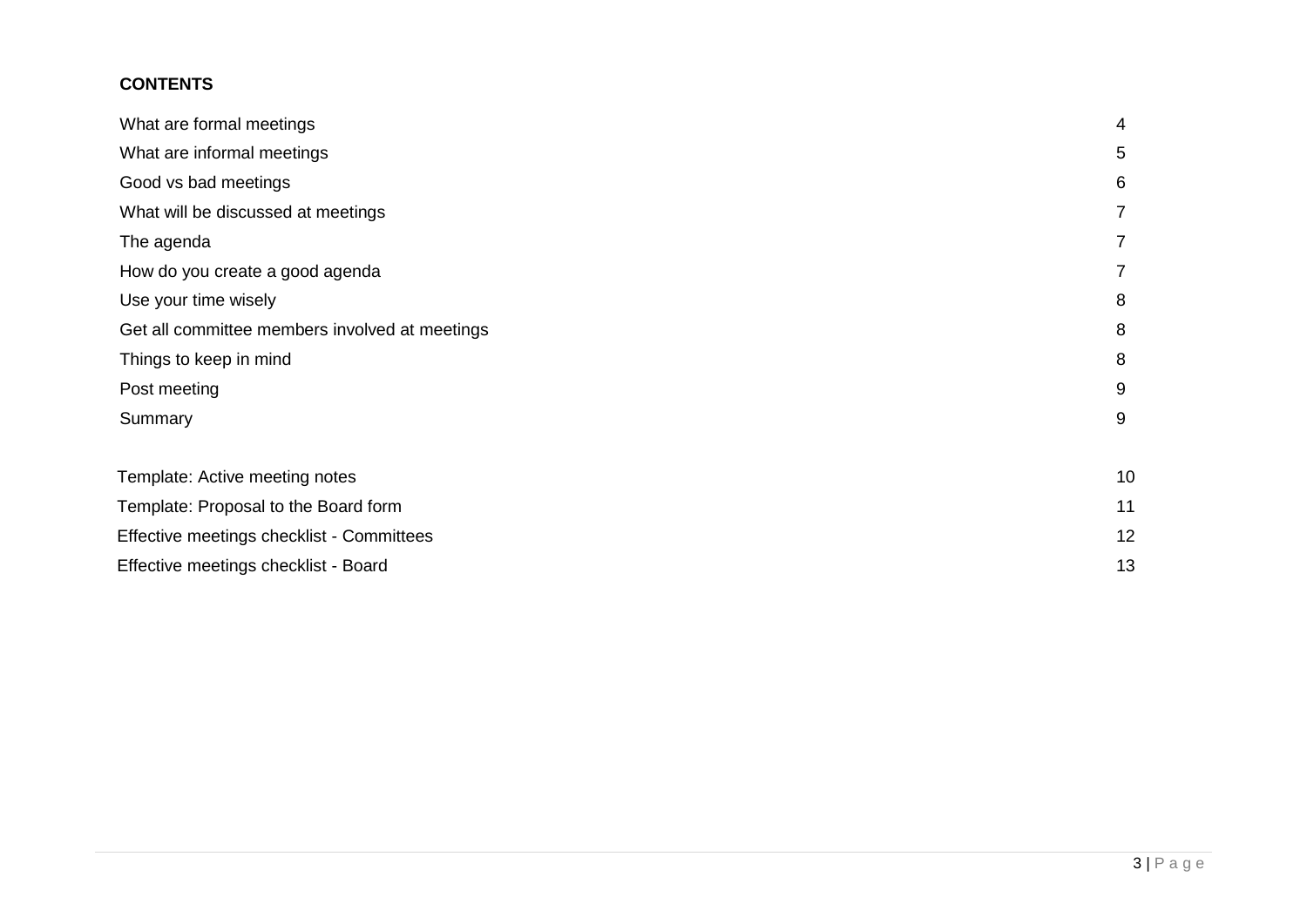### **What are formal meetings?**

Within an association there are several different types of meeting that may be required; some are informal, others are more formal.

Formal meetings, such as the Annual General Meeting (AGM) are held annually, and will be a requirement of an association's constitution. They are open to all club members and are held to make decisions that affect what your association does and how it is run. AGMs are also a reporting meeting for the association, this means that you're association's aims, activities and finances are reported on.

An association's constitution will dictate when the AGM is to be held, who needs to be appointed at an AGM (key roles such as chairman etc) and what constitutes a quorum present for the meeting to go ahead.

As a general rule you should:

- Follow the constitution to the letter don't leave room for protests that the procedures weren't followed correctly
- Involve others in the planning process for the meeting share the workload and the responsibility
- Not use an AGM to 'surprise' people with important issues that were not raised beforehand!
- Make the business part as brief as possible and then follow it with some form of social gathering.
- Take advantage of the fact that it is a great opportunity to make your members feel part of a successful club and to get them involved with helping out.



**SAXTON SOFTBALL ASSN Annual General Meeting**

Another type of formal meeting is a Special General Meeting (SGM). Like an AGM, at a SGM there will be procedures to follow and generally these too are outlined in an Associations constitution. For both an AGM and a SGM the club's Secretary and Treasurer usually prepare the agenda in accordance with the timelines set out in the

constitution and send it out to everyone who will attend the meeting.

In regards to AGMs, there are many types of agenda – but by keeping it simple you'll be able to run a straight-forward and effective meeting. Your association's chairperson will run the meeting and make sure that the agenda is used. An example of a straightforward agenda for an AGM can be found on page 10.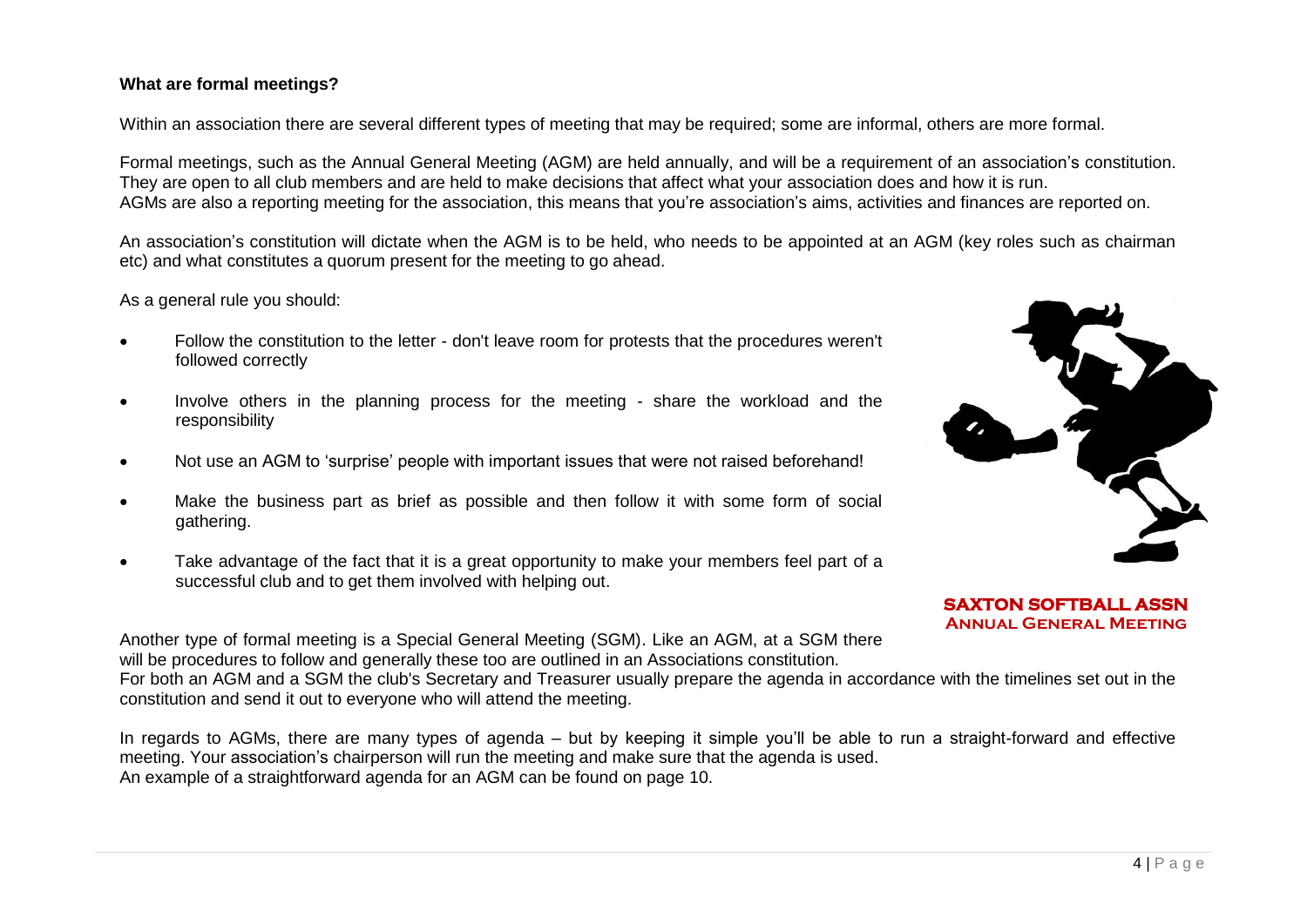#### **What are informal meetings?**

Informal meetings are the regular meetings that can be held by a Board, Committee or Sub committee. These tackle the projects you have been assigned to help progress the association forward. At best informal meetings will be stimulating, build involvement and commitment. At worst, they can slide into a lack of activity and chaos.

Examples of why you might hold an informal meeting are:

- To discuss and undertake future planning
- To discuss new ideas and to create proposals
- To solve problems
- To discuss how a current project is going.
- To create and set policies
- To organise how you will achieve each project outlined to your group, with what and by when



There is no one way to run an informal meeting, but commonly they include checking on the notes / minutes of the previous meetings minutes, hearing reports on projects, checking progress on upcoming projects and other matters important to your group.

Informal meetings are generally more relaxed and social needs are met and acknowledged. A group may have fun informal conversations around projects and everyone has the opportunity to be heard. However it is important that clear decisions are made with majority support shown from the group and that this is recorded. Even if the group isn't used to raising, moving, seconding and voting on motions, it is a good practise to get a formal resolution for decisions that carry a lot of importance.

Even though there is a more relaxed approach to these meetings, it is still good to set an agenda, and try to limit discussion on each topic. If this isn't practised time is wasted, things do not get accomplished, people get bored or lose interest and the groups overall productivity will decline.

There is an "Active meeting template" on page 10 which can help your group stay on track at meetings and determine project details, timelines and outcomes.

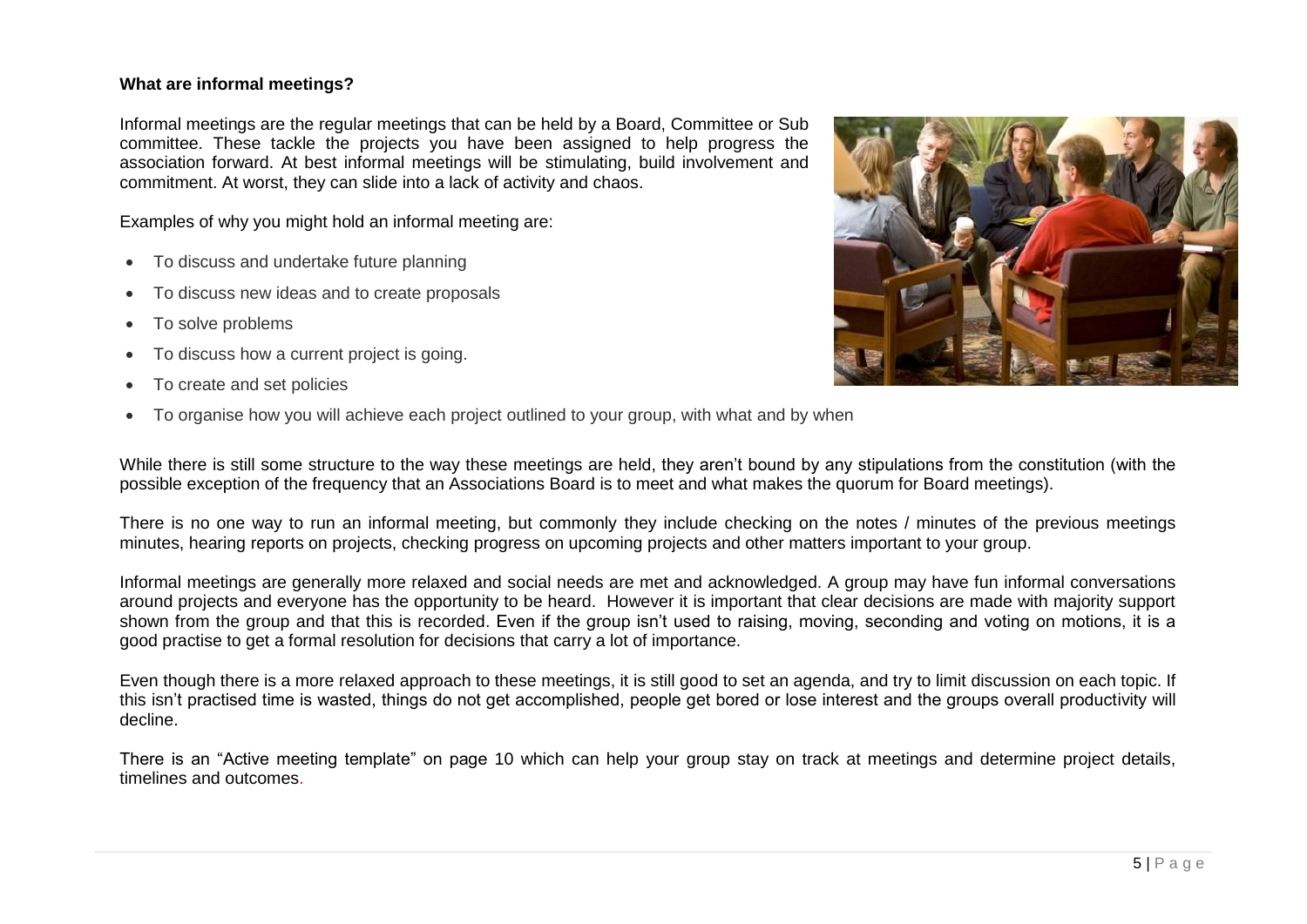#### **Good vs Bad meetings**

Any meeting will need someone to be in charge or 'chair' the meeting and someone to write down the minutes. The minutes often give an overview of the structure of the meeting, starting with a list of those present, a list of the various issues discussed, and any responses/decisions that are made. However this alone will not make ensure an effective meeting.

Basically there are good meetings and bad meetings and I am sure most of you would have experience both. **Bad meetings** can drone on forever and you never seem to get to the point or make a decision and you are left feeling that your time has been wasted. **Good and effective meetings** will give you a feeling that you have accomplished something.

| <b>Good Meetings</b>                                                                                                                                              | <b>Bad meetings</b>                                                                                                                                                 |  |  |  |
|-------------------------------------------------------------------------------------------------------------------------------------------------------------------|---------------------------------------------------------------------------------------------------------------------------------------------------------------------|--|--|--|
| Have a clear and informative agenda circulated with a<br>1.<br>good amount of time so everyone is well informed<br>prior to the meeting                           | 1. Meeting was called at short notice                                                                                                                               |  |  |  |
| 2.<br>Have a good chairperson - keeps everyone to the<br>point and ensures minimal distractions (asks people to<br>turn off phones, not over talk each other etc) | 2. There were several late comers which meant going<br>over the same information several times for their<br>benefit                                                 |  |  |  |
| Achieves its objectives and clearly states who is<br>3.<br>responsible for tasks and by when                                                                      | 3. The purpose of meeting was not clear - people were<br>unsure whether they were there just to be told what<br>was happening or to decide about what should happen |  |  |  |
| Takes up a minimal amount of time<br>4.                                                                                                                           | 4. The people who were best informed about the topic<br>weren't there                                                                                               |  |  |  |
| Has everyone on the committee / board involved<br>5.                                                                                                              | 5. Information was handed out at the beginning of the<br>meeting - but those attending had no chance to read<br>and understand the content                          |  |  |  |
| Have the right people attend (those able to make - and<br>6.<br>implement - decisions)                                                                            | 6. The minutes did not reflect what we actually talked<br>about - the chair and secretary cobbled them together<br>after the meeting                                |  |  |  |
| Has the chairperson summarise each topic discussed<br>7.<br>as the agenda progresses                                                                              | 7. Alternative view points were not valued as the<br>chairperson seemed already to have made the decision                                                           |  |  |  |
| Gets decisions made, even if everyone did not agree<br>8.<br>with the outcome, they were accepted and respected                                                   | 8. One<br>dominated<br>people<br>the<br><b>or</b><br>two<br>discussionagainor were disruptive                                                                       |  |  |  |
| Leaves members feeling that a sensible process has<br>9.<br>been taken                                                                                            | 9. The meeting ambled on and at the end it wasn't clear<br>whether a decision had been made or not                                                                  |  |  |  |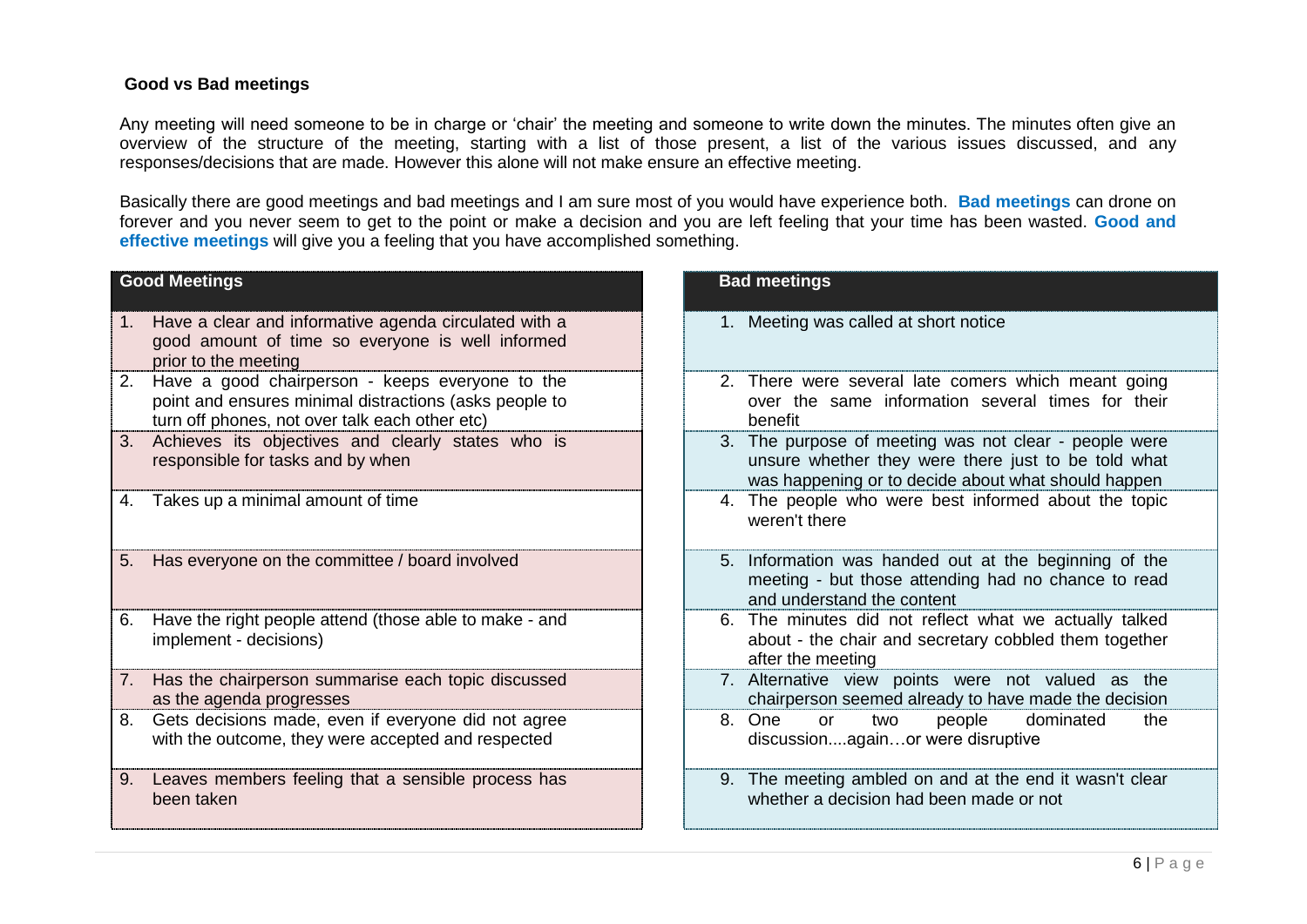#### **What will be discussed at meetings?**

The topics of discussion at meetings will be influenced by your associations long term planning and the issues it considers to be important. Discussion items may vary from meeting to meeting and range from which policies need reviewing (Board) to representative coach/manager appointments (Sub committee), to what coaching and development will be formally organised for players, coaches and volunteers (Sub committee).

An agenda helps share the purpose of a meeting by outlining what items will be discussed. Items may need to be discussed at consecutive meetings and be ongoing points for discussion. Others may be dealt with on a one off basis.



When scheduling a meeting, make sure that there is a point it before you go ahead with it. People are far more likely to attend if something will be achieved and progress made.

#### **The agenda:**

Agendas ensure meetings are better planned, help with recording the minutes and keep groups on task which in itself means better time management of meetings. We have made this easy for you and have included an area for your agenda in the "active meeting" template on pg 10.

Circulating an agenda prior to a meeting is a great idea. This gives people have time to think about responses or do any research if required, or provide feedback on items listed on the agenda.

Also send out any other relevant material that the members should read prior to the meeting, at the same time as the agenda.

#### **How do you create a good agenda?**

- **1.** Refer to what key tasks the group has been given (possibly off the Strategic Plan or Business Plan, or in the groups role description) to see if any items are coming up for discussion
- **2.** To get allof the group involved in the agenda items, it may be a good idea to get group members to email the chair person or secretary one week after the last meeting with any items they would like raise at the next meeting. Following this the agenda for the next upcoming meeting can then be circulated one week prior so everyone is aware of what topics the meeting will discuss.
- **3.** Avoid 'agenda stacking' (the manipulation of the agenda order to put more controversial issues at the end to reduce time for discussion on them). Usually the most important items should be addressed earlier in the meeting.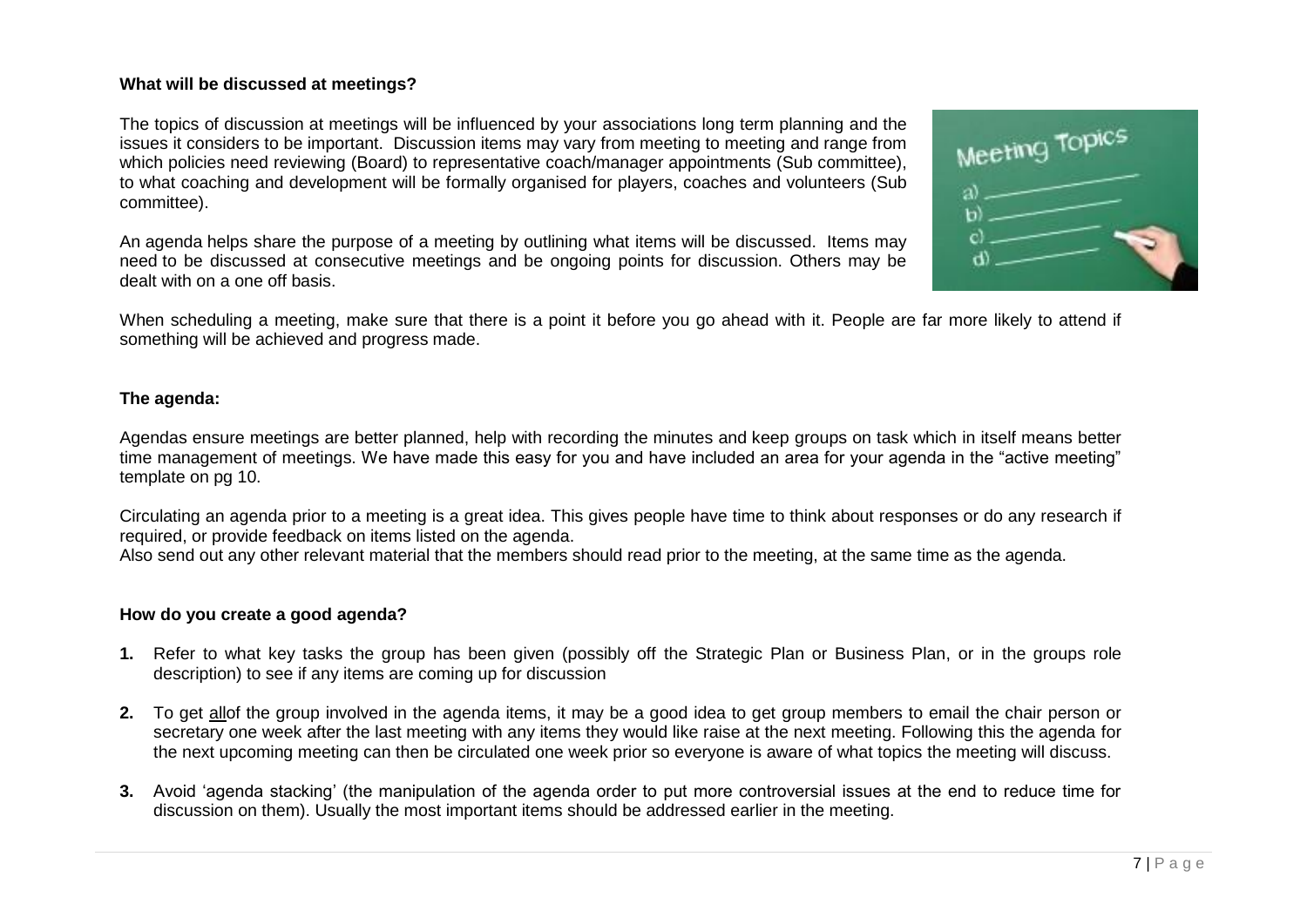#### **Use time wisely during meetings**

Time is a precious resource, and no one wants their time wasted. With the amount of time we all spend in meetings, the group owes it to its members to streamline the meeting as much as possible. Its important to remember that time wasted in a meeting is time wasted for everybody.....so ensure your meeting stays on topic

Start meetings on time, and do not spend tie recapping for latecomers, and when you can, finish on time. What ever can be done out of the meeting should be. This includes circulating reports for people to read beforehand and assigning smaller group meetings to discuss issues relevant to only certain people.

#### **Tips on getting all members involved at meetings**

- If it's a meeting to solve a problem, the chairman should ask the participants to come prepared with a viable solution.
- If you are discussing an ongoing project, have each participant summarize his or her progress to date and circulate reports amongst members. (Try and have these reports circulated prior to the meeting so you don't have to allow for "reading time")
- Encourage everyone to be objective and keep discussion focused on the topic.
- Having the chairman assign a particular topic of discussion to various people is another great way to increase involvement and interest. On the agenda indicate who will lead the discussion or presentation of each item.
- If certain people are dominating conversation, the chairman needs to make a point of asking others for their ideas and ensure only one person speaks at a time.
- Watch body language and make adjustments as necessary. Maybe people need a break, or you need to stop someone from speaking so much.

#### **Things to keep in mind**

During your meeting and at the end of each agenda item, quickly summarize what was said and ask people to confirm if that is a fair summary. Also keep a note of items that either don't require follow up or items that require further discussion at a later date.

8 | P a g e

Time is really the only capital that any human being has and the thing that he can least afford to waste or lose.

- Thomas Edison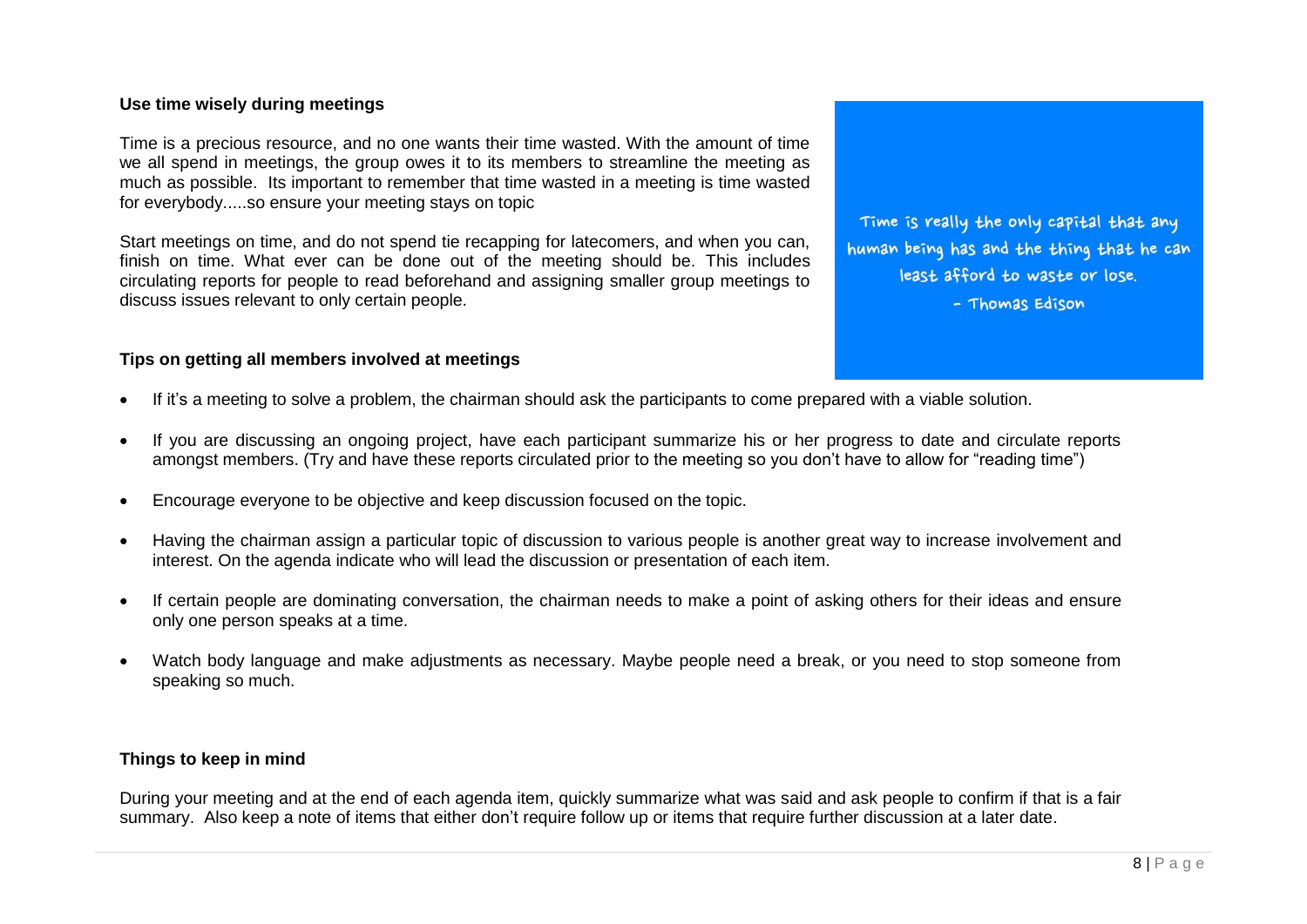#### **Post meeting**

Great, you have made it through your meeting, hopefully things went smoothly and all members are happy. The final step is to prepare the summary of the meeting and send it out to all the participants. This often gets overlooked but is very crucial part of your group meetings.

This summary is a record of your meeting, what was accomplished and who is responsible for what as the team moves forwards.........so basically by sending out the "active meeting" notes you are sending out the minutes of the meeting and the summary of the meeting in one go. Simple!

When you send out your summary, allow the opportunity for members to provide any additional comments or amendments to be made. Put a time frame on this (i.e.: a week) so a revised version can be sent out immediately.

#### **In Summary**

Whether it's a formal or an informal meeting, running an effective meeting is more than sending out a notice that you want to meet at a particular time and place. Effective meetings need structure and order. Without these elements they can go on forever and not accomplish a thing.

With a solid objective in mind, a tight agenda, and a commitment to involving all of the members in the planning, preparation, and execution of the meeting, you are well on your way to being involved in great meetings.

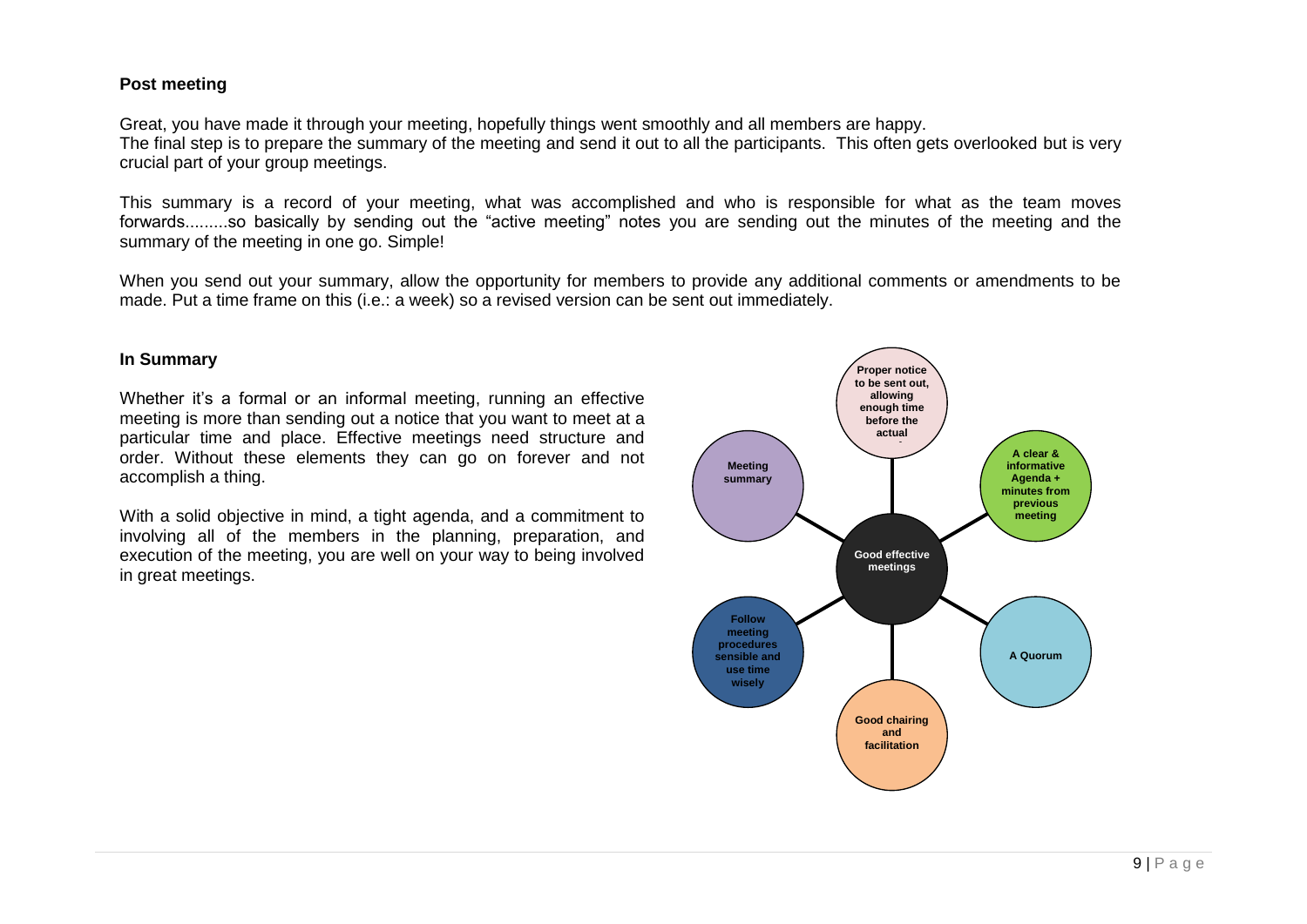# **TEMPLATE: ACTIVE MEETING NOTES (and minutes)**

| Date:    | <b>Time</b> | ocation. |  |
|----------|-------------|----------|--|
| Present  |             |          |  |
| <b>A</b> |             |          |  |

# **Agenda Items:**

- 
- **1.** Meeting minutes **4. 2.** Matters arising from previous meeting **5.**
- 

**3. 6.** Any other business (not identified on the agenda but required urgent attention)

| <b>Agenda Item</b>                          | <b>Summary</b>                                                                                                                                                                              | <b>Action</b>                                             | <b>By</b>                                         | <b>Timeframe</b>                                              | <b>Progress</b>                     |
|---------------------------------------------|---------------------------------------------------------------------------------------------------------------------------------------------------------------------------------------------|-----------------------------------------------------------|---------------------------------------------------|---------------------------------------------------------------|-------------------------------------|
| 1. Meeting minutes                          | minutes<br>active<br>and<br>The l<br>meeting<br>from<br>the<br>notes<br>previous<br>meeting<br>are<br>adopted as true and correct.<br>Accepted by ____________<br>and seconded by _________ | N/a                                                       | N/a                                               | N/a                                                           | Completed                           |
| 2. Matters arising from<br>previous meeting | Work through the actions<br>from previous meetings                                                                                                                                          | Identify any further action or<br>identify its "progress" | Identify who needs to do the<br>tasks highlighted | Identify when the<br>action needs to have<br>been achieved by | State the progress<br>of the action |
| 3. New agenda item                          | Summarise discussions                                                                                                                                                                       | As above                                                  | As above                                          | As above                                                      | As above                            |
| 4.                                          |                                                                                                                                                                                             |                                                           |                                                   |                                                               |                                     |
| 5.                                          |                                                                                                                                                                                             |                                                           |                                                   |                                                               |                                     |
| 6. Any other business                       |                                                                                                                                                                                             |                                                           |                                                   |                                                               |                                     |

# **Meeting ended:**

**Date time and place of next meeting:**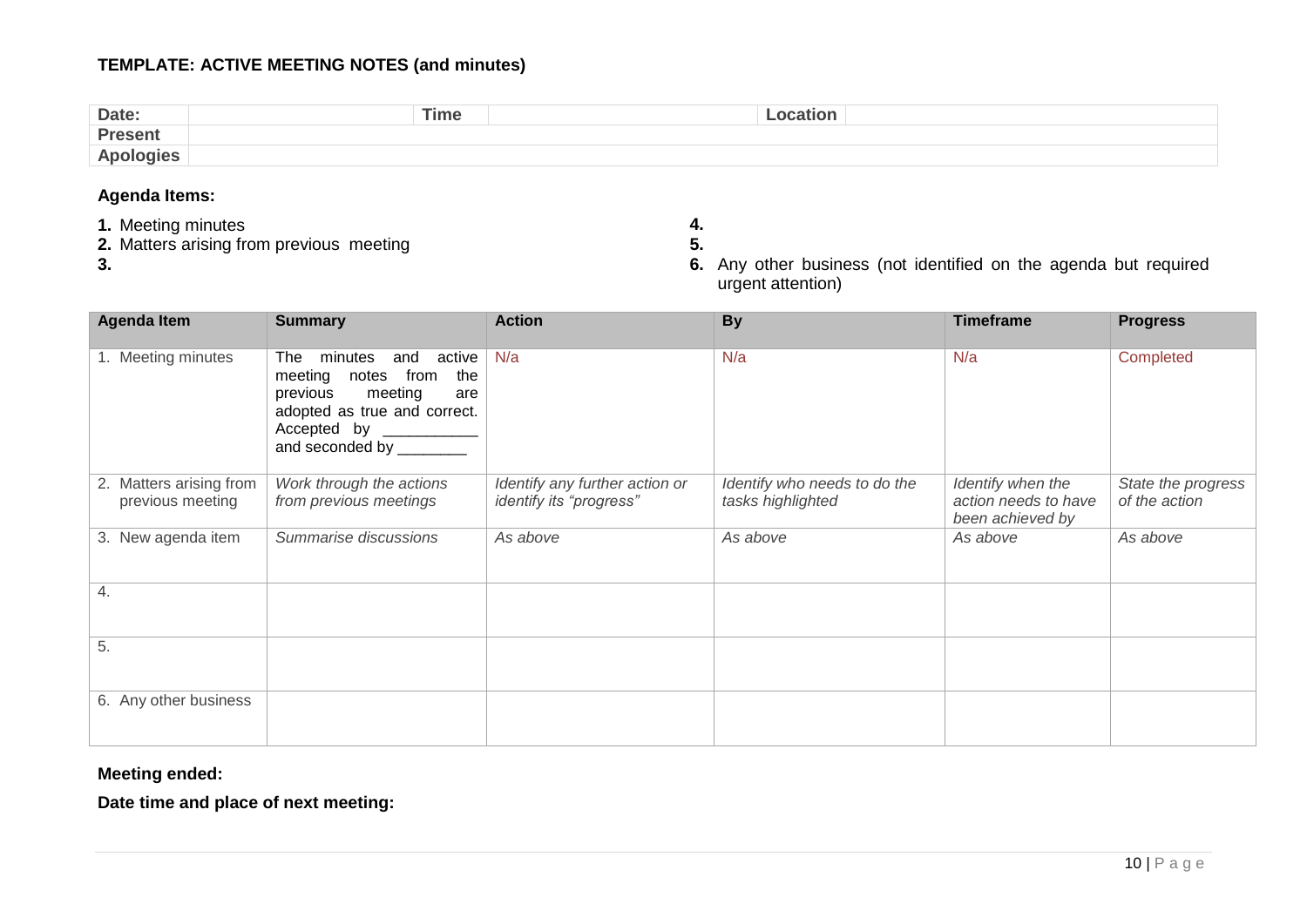# **EXAMPLE: A straightforward AGM agenda**

| What it to be included in the agenda           | <b>Further explanation</b>                                                                                              |  |  |
|------------------------------------------------|-------------------------------------------------------------------------------------------------------------------------|--|--|
| Welcome by the chairperson                     | This starts the meeting off                                                                                             |  |  |
| Apologies                                      | From people who can't get to the meeting.                                                                               |  |  |
| Confirmation of minutes of the previous AGM    | A summary of what was discussed                                                                                         |  |  |
| Correspondence                                 | Important letters, email and faxes to and from your association                                                         |  |  |
| Chairperson's report                           | Usually an overview of the activities and aims of the association                                                       |  |  |
| Treasurer's report                             | Usually an overview of the financial activities and the associations<br>current finances                                |  |  |
| Notice of any new management committee members |                                                                                                                         |  |  |
| <b>General business</b>                        | Anything that hasn't been covered by the chairperson or treasurer.                                                      |  |  |
| Guest speaker                                  | This is optional but sometimes a guest speaker can provide new<br>ideas or inspiration for your association.            |  |  |
| Confirming the date of the next meeting.       |                                                                                                                         |  |  |
| Close of meeting                               | Serving refreshments at this stage can be great way to thank<br>everyone for their efforts and keeping the meeting fun. |  |  |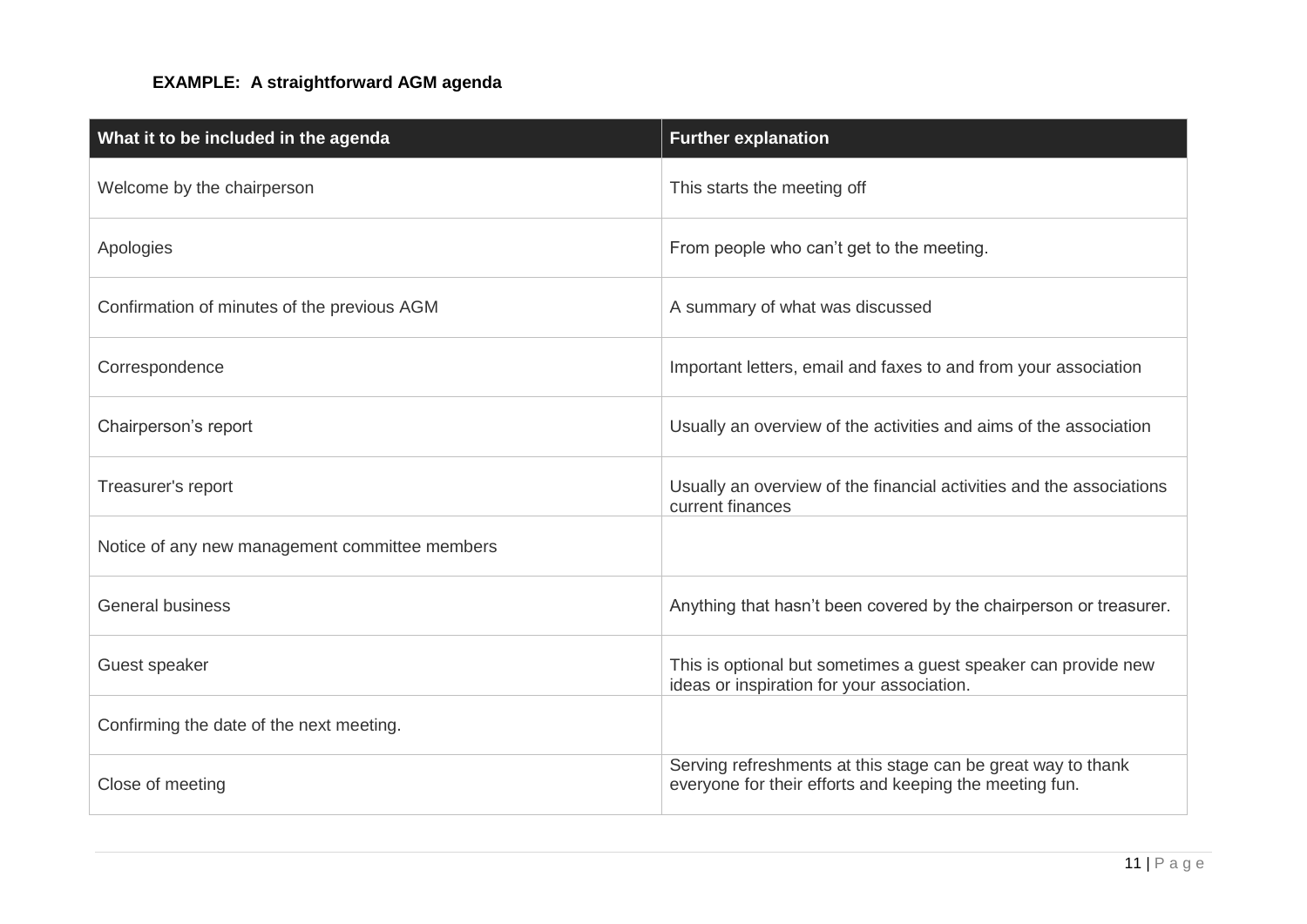

# **TEMPLATE: Subcommittee self assessment checks**

It is recommended that this assessment is to be completed quarterly by each Sub committee member and handed to the chairperson This check will take no more than 5 minutes and will help the Sub committee monitor if they are working cohesively together, if you are running effectively and efficiently and if you are achieving the purpose of your committee.

| At this month's meeting (insert date)                                                                | ( circle one ) |       |          |                   |
|------------------------------------------------------------------------------------------------------|----------------|-------|----------|-------------------|
| we prioritised our objectives                                                                        | strongly agree | agree | disagree | strongly disagree |
| We outlined the details of how we are going to achieve each objectives<br>(how, who, when and where) | strongly agree | agree | disagree | strongly disagree |
| We have met deadlines of our objectives                                                              | strongly agree | agree | disagree | strongly disagree |
| Prior to meetings, we receive the agenda and all relevant info<br>necessary in a timely fashion      | strongly agree | agree | disagree | strongly disagree |
| All members have the opportunity to contribute to the meeting agenda                                 | strongly agree | agree | disagree | strongly disagree |
| At meetings a diversity of viewpoints was encouraged                                                 | strongly agree | agree | disagree | strongly disagree |
| At meetings we spent about the right amount of time discussing agenda<br>items                       | strongly agree | agree | disagree | strongly disagree |
| we have met openly and honestly with a high degree of mutual trust<br>among the members              | strongly agree | agree | disagree | strongly disagree |
| we made collective (rather than individual) decisions                                                | strongly agree | agree | disagree | strongly disagree |
| The knowledge, skills and experience of individual members are well<br>utilised by the committee     | strongly agree | agree | disagree | strongly disagree |
|                                                                                                      | strongly agree | agree | disagree | strongly disagree |
| all members contributed to the meeting discussion                                                    | strongly agree | agree | disagree | strongly disagree |
| Conflicts are resolved on the committee and dissenting views are not<br>overly criticised            | strongly agree | agree | disagree | strongly disagree |
| we observed a clear separation between governance<br>and the Sub committee (our role)                | strongly agree | agree | disagree | strongly disagree |
| we received about the right amount of monitoring information on<br>projects                          | strongly agree | agree | disagree | strongly disagree |
| We work well together as a team                                                                      | strongly agree | agree | disagree | strongly disagree |
| I am leaving with a sense of achievement                                                             | strongly agree | agree | disagree | strongly disagree |